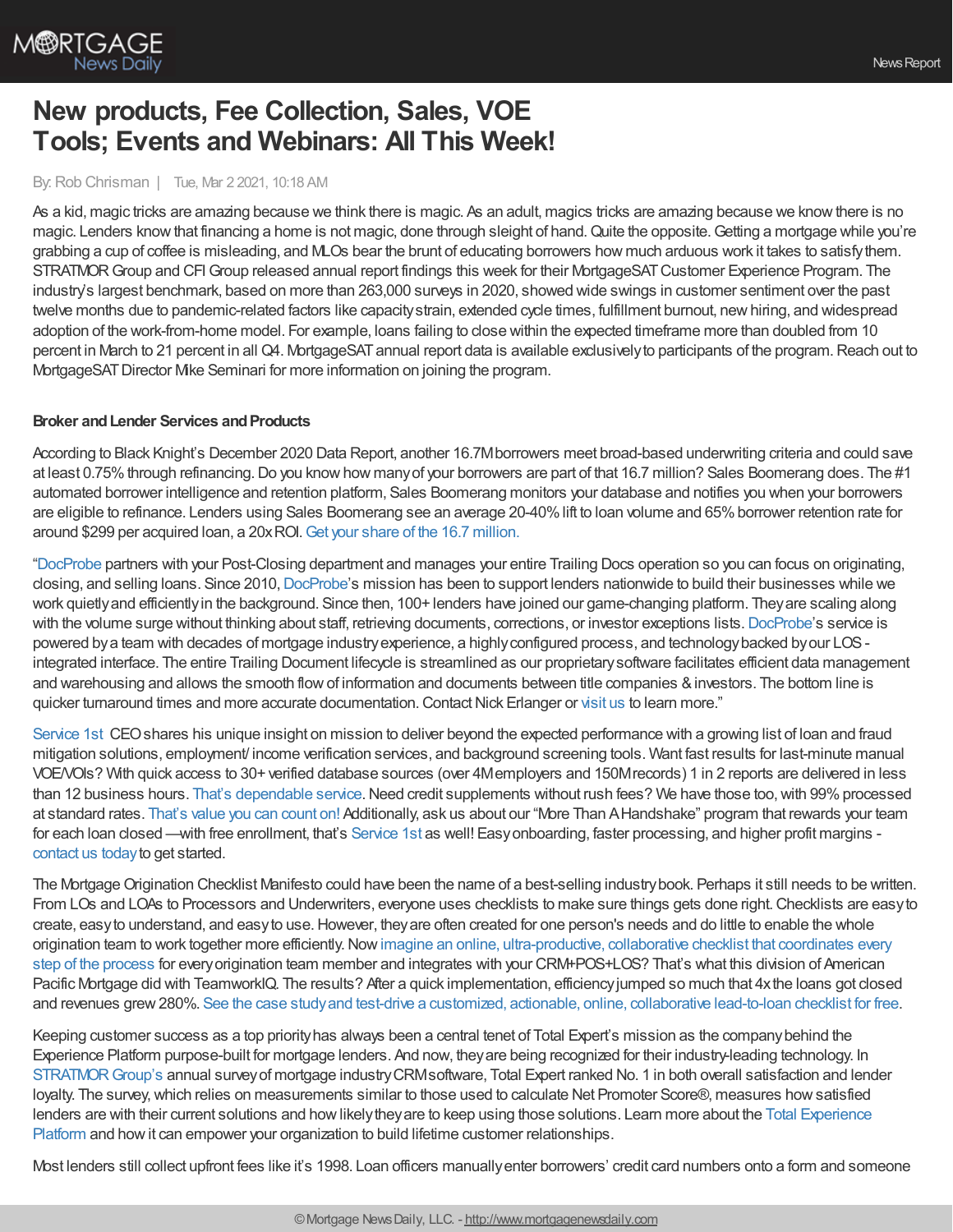in operations then retrieves that form and manuallyenters the card number into their credit card processing system, then manuallyupdates the LOS to reflect the fee as paid. What if your process looked like this instead: Loan officer clicks a button in the LOS, borrower receives a text message with a link to paythe fee on their device and when the payment is complete, everyone gets a receipt emailed to them and the receipt gets automaticallyuploaded to the eFolder. With Fee Chaser from [LenderLogix,](https://lenderlogix.com/fee-chaser?s=c20215) you'll see ROI on DayOne. Whether its appraisal fees, application fees or condo doc fees, Fee Chaser can handle it. Check out a Fee Chaser demo from LenderLogix and you can be up and running in a fewweeks.

Calling all mortgage industryprofessionals! Finance of America [Mortgage](https://foamortgage.com/) is proud to be the title sponsor for [Momentum](https://momentumbuilderevent.com/) Builder 2021! This [virtual](https://drive.google.com/file/d/1KEJwqptd7gF6oOyw0scE9jZC4ipjSq4H/view) eventwill be held March 22-26 and will feature industryveterans like BarryHabib, Todd Duncan and Bill Dallas, and can help YOU gain momentum to make 2021 your most successful year yet! This eventwill provide you with the information, tools, content, and inspiration for making an impact in your life. Don't Wait! [Register](https://momentumbuilderevent.com/) today and receive a \$100 discount off the regular price by using the discount code FAM2021 when checking out.

March Madness is here, and, no, I'm not talking about basketball. Many of you are planning your 2021 meetings and events, whether virtual or in person, and [XINNIX](https://www.xinnix.com/) is here to help you energize your audience. For the entire month of March, XINNIX is offering 50% off their entire [XINNIXspeaks](https://bit.ly/3bJsFpK) Catalog. Madness, right? Book a session this month to take advantage of the discount, and you have the entire 2021 calendar year to use it. With a first-string team of highlyengaging and knowledgeable speakers and dozens of the most relevant, soughtafter topics in the mortgage industry, they're sure to have the perfect fit for your meeting or event. For more information and to view the XINNIXspeaks Catalog, click here or schedule a call with a [XINNIXAccount](http://bit.ly/2PCCokP) [Executive.Don't](https://bit.ly/3bJsFpK) delay– book a XINNIXspeaker today!

What's the best way to build a stand-out brand relevant to today's mortgage customers? In the latest Clear to Close podcast episode, presented by leading digital mortgage platform [Maxwell,](https://himaxwell.com/?utm_source=RC&utm_medium=RC_Content) NexLevel Advisors Founder Michael Hammond offers outside-the-boxtips for creating an authentic voice that reaches your target audience. Tune in to learn howthe marketing game is changing, newexpectations consumers have for the mortgage experience, and surprising ways a sharing mindsetwill earn you impressive returns. For game-changing marketing advice from an industryveteran, don't miss this insightful conversation. Listen to the Clear to Close podcast's newepisode on Apple [Podcasts,](https://podcasts.google.com/feed/aHR0cHM6Ly9mZWVkcy5zaW1wbGVjYXN0LmNvbS96YmhEbDRvdA/episode/ZjhjNDRhNGYtNzYwOS00YzkzLTk4NTctNTljOTYwNTFiMjMy?sa=X&ved=0CAUQkfYCahcKEwi49O7XlZDvAhUAAAAAHQAAAAAQAw) [Spotify](https://open.spotify.com/episode/4LLEWkznZEsx9y7lmKcvOu), Google Podcasts, or your [browser](https://himaxwell.com/podcast?utm_source=RC&utm_medium=RC_Content)!

#### **Loan Products**

[ClearEdge](http://clearedgelending.com/) Lending is expanding its product offerings.ClearEdge, a leader in Non-QMlending, is committed to assisting mortgage brokers build and scale their non-QM volumes by offering products with exceptional customer service and aggressive rates. ClearEdge is announcing two new products, Prime Connect and Plus Connect. Prime Connect is a near prime solution for borrowers who need a solution beyond prime jumbo. Plus Connect is an out-of-the-boxsolution for borrowers recovering from recent credit events. Features for both include a maxLTVon purchase up to 90%, no reserves, no seasoning on bankruptcies, short sales or foreclosure with loan amounts up to \$3MM for Prime and \$2.5MM for Plus. Learn more about the entire line of ClearEdge products from an expert who "knows the ropes," contact Matt Shaw(west coast) or John Burns (east coast). You can also become an approved partner with ClearEdge byapplying on [ClearEdgeLending.com](http://clearedgelending.com/).

JMAC Lending is pleased to announce a NEW Jumbo/Non-Conforming Product to our already popular Jumbo menu: JMAC JumboPLUS+ allows for loans to \$1.0Mup to 90%LTVwithout MI (reserves required). Loan amounts to \$1.50M, and 80%LTVup to \$1.0Msubject to reserves per DU. Generous Cash-Out LTVs (max. \$500K cash-out) and credit scores down to 700. Designed to help your borrowers in those Non-High-Balance areas and for those borrowers with less than standard reserves. Also Ideal for first-time homebuyers living rent free with no previous rental history. Add more to your Jumbo portfolio with JMAC JumboPLUS+. Contact your AE to price your JumboPLUS+ loans today.Contact Sales@JMACLending.com, 844.888.JMAC, or visit[www.JMACLending.com/jumbo-plus.](http://www.jmaclending.com/jumbo-plus) 23+ years of dedicated service to mortgage brokers. Purchase is our priority. Become an approved broker today. READY. SET. FUND.

First Guaranty Mortgage Corporation® (FGMC) is excited to announce the addition of a new product to their proprietary Non-Agency product line, Maverick [Solutions™](https://protect-us.mimecast.com/s/yZkHCZ6pYosPmNDYuvkKHi?domain=r20.rs6.net). Introducing the Trailblazer Jumbo product!Home prices in some areas maybe on the rise, but that shouldn't stop you from serving your clients. With this new Jumbo offering, you can serve borrowers with loan amounts up to \$3 Million, Credit scores down to 660, and a DTI up to 43% on this prime non-conforming loan. Additionally, this product offers LTVs up to 90%, with a maxLTV of 80%on Cash-out and 85%on condos. Want to learn more? Join one of our Maverick Flight School sessions to hear about our exciting, expanded guidelines! Sign up for the upcoming March 4th webinar [here](https://attendee.gotowebinar.com/register/5530487825788021771) or the March 9th webinar here. FGMC is a full suite investor offering government, conventional and Non-Agency products. Contact Paul Jones to get signed up with FGMC today!

#### **TrainingandWebinars This Week**

Lest I forget, to listen to the audio version of today's commentary with an interview with ActiveComply's Melissa Thomas about compliance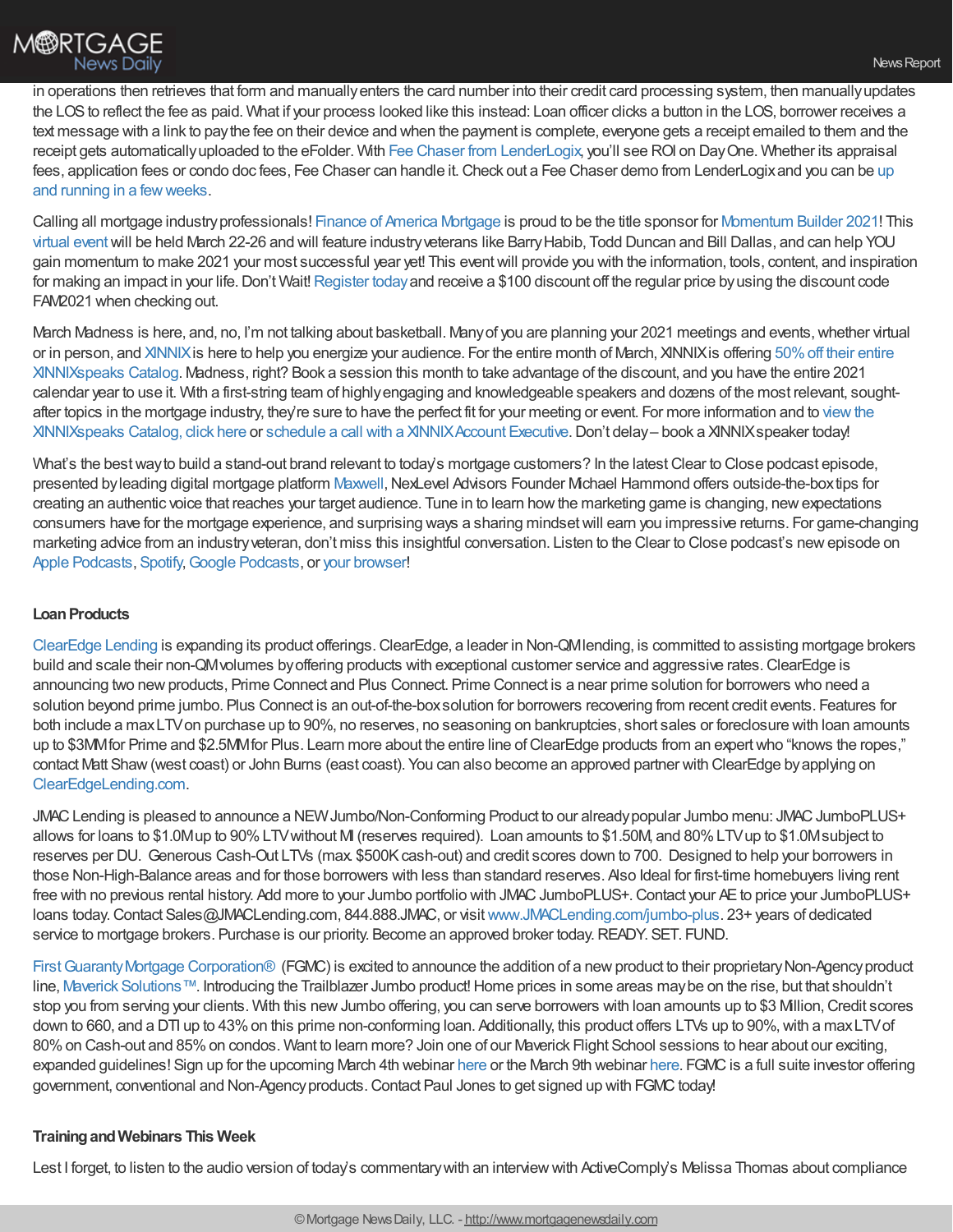## **M®RTGAGE** News Daily

#### for work from home employees, please click [here.](https://linktr.ee/dailymortgagenews)

The Mortgage Bankers Association (MBA) is running a special for the month of March. New members that join now can take advantage of 19 months of MBAmembership for the price of 12 (7 months free!). [MBAmembership](https://www.mba.org/get-involved/join-mba) grants access to committees, information, education, research, and supports MBA's highly successful legislative and regulatory advocacy programs. To learn more, contact Tricia Migliazzo, VP of Member Engagement (202-557-2858).

Genworth Mortgage Insurance will offer more live [webinars](https://new.mortgageinsurance.genworth.com/training-calendar?view=events&ym=202103&utm_medium=referral&utm_source=crisman&utm_campaign=webinar-calendar&utm_content=mar) in March, including an update on housing and mortgage regulation from Genworth M's SVP of Government & Industry Relations, Duane Duncan, and a 15-minute course on top tips to keep in mind when evaluating 2020 taxreturns, among manyother session topics.

SynergyOne Lending presents ["Winning](https://marketing.s1l.com/winning-big-with-fintech/) Big with FinTech" on March 3rd at 11AMPTwith HenryCason, one of the foremost authorities on the digital mortgage landscape, former head of digital strategy at Fannie Mae, and the Creator of Fannie Mae's Day 1 Certainty Program.

PRMG University TPO March Training [Calendar](https://eprmg.net/Training/Calendar/PRMGUniversityTPOMarchClassSchedule.pdf) is posted and registration is open. PRMG is offering two avenues for a training discussion on howits TPOPortal is changing to fit the newURLAformat: Access on-demand online training is available by[clicking](https://mx3.prmg.net/e/514781/Training-Videos-urlaTPO-html/4sjmwg/684872043?h=5p0rFeI0Zbgv1trMOnklGdL2wRWl0iao8XIl_dFBmXk) here. Additionally, you can [register](https://mx3.prmg.net/e/514781/rt-6728524481640073475/4sjmwj/684872043?h=5p0rFeI0Zbgv1trMOnklGdL2wRWl0iao8XIl_dFBmXk) now for any of the available PRMG trainings to learn about the changes to the portal.

Time for Spring [Training](https://events-na13.adobeconnect.com/content/connect/c1/2159008732/en/events/catalog.html?from-origin=archmi.adobeconnect.com) with Arch MI complimentarywebinars covering a wide varietyof subjects such as the redesigned URLA, evaluating the taxreturns of self-employed borrowers, the 3 Cs, and much more.

Register for Plaza Home Mortgage renovation lending webinar series that addresses areas like selling or processing renovation loans. Session 1 - Tuesday March 2, at 12:00 PM: An Introduction to Renovation Loan Programs, Session 2 - Wednesday March 3, at 12:00 PM: Selling Renovation Loans, Session 3 - Thursday March 4, at 12:00 PM: Renovation Operational Overview. And there's Plaza's March 3rd Webinar - Not Your Ordinary Income. Participants will introduction into more complexincome types that can be used to qualify borrowers, including non-taxable income.

The FAMBEducation Foundation will present training featuring the Anti-MoneyLaundering Program (AML) requisites that satisfythe rules & regulations of the U.S. Department of the Treasury. Register to Attend FINCEN Training [Webinar](https://www.fambfoundation.com/shop/p/k6vtyc6wsb96a6rjnkjjtbut607c5t) today from 2pm to 3pm to receive your required training...cost is only\$25 per member and \$50 per non-member.

Don't miss CoAmp's Virtual Lunch [Forbearance](http://coamp.wildapricot.org/event-4172382) Panel on March 3rd presented by STRATMOR's Seth Sprague. Hear about the New Outlook for 2021 & how it will play into the market – Foreclosures/Short Sales.

The upcoming ACES QC Now webinar series will feature industry expert Steve Spies on Wednesday, March 3 at 2PMEST. Reserve your seat! The Antidote for Audit Anxiety: Expert Advice on How to Prepare for a Regulatory Exam. The 30-minute webinar will cover common audit challenges, regulator audit scope deep dive, howto best prepare for an audit, current regulator focus, eliminating the stress with automating QC, and reporting on actionable data.

MBAofGreater Philadelphia's free [webinar](https://register.gotowebinar.com/register/2070500654753043211) on Wednesday, March 3rd will include reps from Fannie Mae providing an overviewof the redesigned URLA/Fannie Mae Form 1003 and the new loan application submission file. Discussions will also include the review of the implementation timeline, overview of resources published to assist industry with the transition, and some Q&A.

### **ThursdayMarch4th:**

Join the Charlotte Regional Mortgage Lenders Association (CRMLA) for a virtual conversation with the ol' silverback Rob Chrisman. Where might things for residential lending go in 2021? Please register for the Zoom event to hear a fast-paced Q&A. Please send any questions you mayhave to AmyRamsey.

Orion Lending is offering, at 1PMPT, a session on its STAR Portal - URLA Updates.

LBAWare Quarterly Webinar Series presents MBA Chief Economist Michael Fratantoni discussing the state of the mortgage industry in this [on-demand](https://email.lbaware.com/e2t/tc/MVs8vHNFybkW6_TkqT8Qq3LqW61z83B4n9cBRN8rPF4f5nxG7V3Zsc37CgJV7W1jHG5f7P5n-0W8sH5Q68k9VqNW3WB-Sy4dyrWyW2d5rMw2MWTjzW265Frb4tVFjYW8bqy3W7cBSd2W1zCMsT4Tgj6fN6V5FZ9rhxZwW6KhZwH2Q-PphN79WQrh4Gvn1W5FQWVg1blQrdW2HsW472pC0WhW6x2fpP5hCWz-W3SspbM7ZPgQpN3LVMFFtDFYVN1mqb9X2c86NN1M2yKQ-5-d3N298cG3T9k-_W1c4RCn1gYcKYW3PY1mL8MKV6jW63dwfb5jn2plW6Jv20p3ZbW2wVKs6H75xkzcXW2FTxww87Bc9GW1-DnSM5SRZYmW6lnhCl641W4bTjkz4713LTbW2QPmnp3TMZjDW45BffP89-hCBW8XW8q_8dQN32W5SYpNy2tvC9bW2p2y4N67m3-S3gV41) webinar.

Transform the Borrower Journeyfrom Transaction to Relationship. Join Insellerate Product [Showcase](https://attendee.gotowebinar.com/register/7674963210023676941?source=Referrals) Webinar at 11AMPT. See Insellerate's Innovative Customer Experience Platform in Action with Scott Roberts, SVP of Sales at Insellerate.

WMBA's Income Property Group is presenting Q&A with Roberta [Hollinshead,](https://events.r20.constantcontact.com/register/eventReg?oeidk=a07ehlztx0sef6ff225&oseq=&c=&ch=) Director of Banks for Washington Department of Financial Institutions.

Join MIAC at 2:00 [PMEST](https://attendee.gotowebinar.com/register/127403024434442251?source=blog) for its complimentary "Whole Loan Market Update." MIAC's Whole Loan Trading Desk will recount the events of